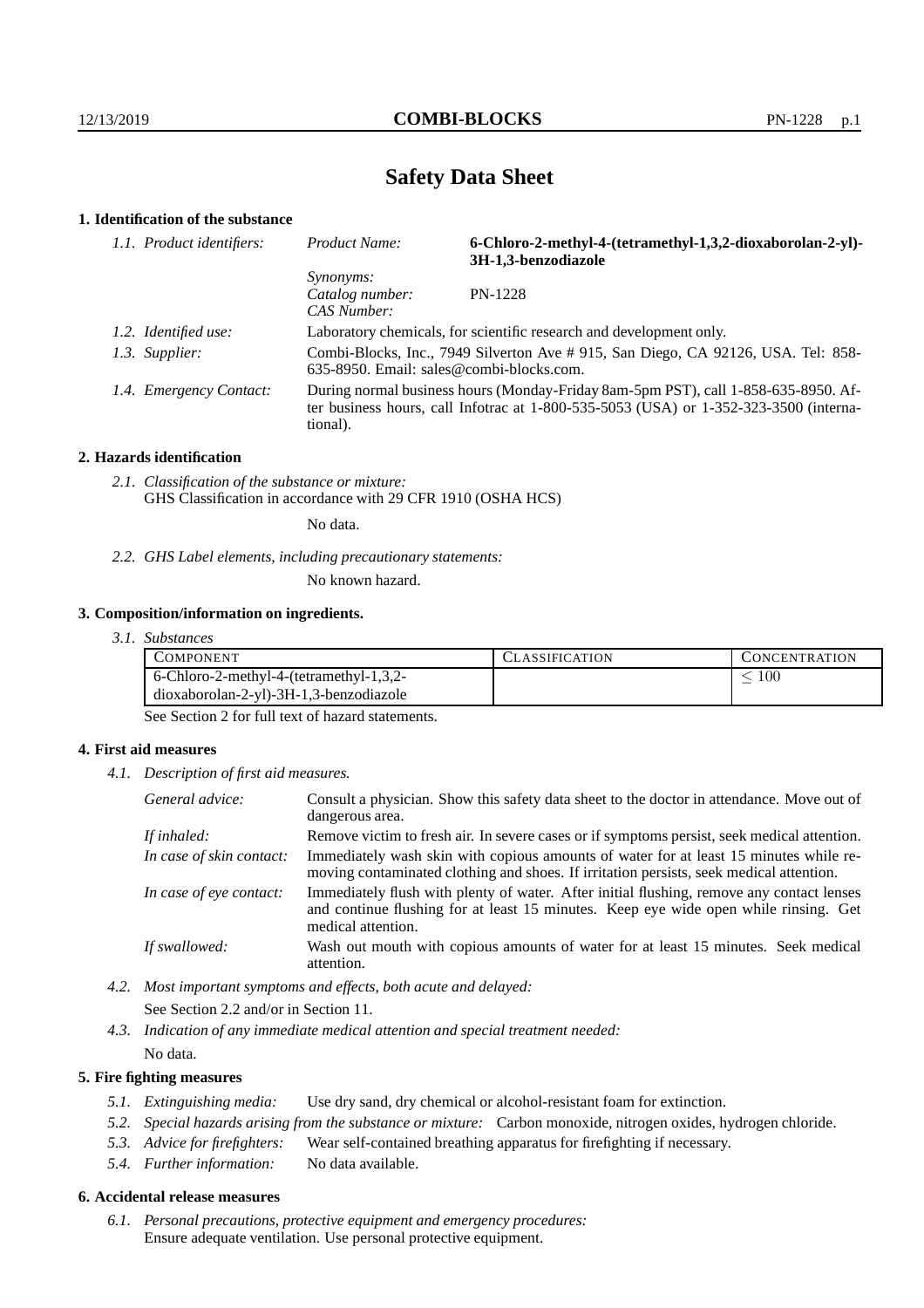|      | 6.2. Environmental precautions:                                                                                                                                                        |                                                                                                                                                                                                                                                                    |  |
|------|----------------------------------------------------------------------------------------------------------------------------------------------------------------------------------------|--------------------------------------------------------------------------------------------------------------------------------------------------------------------------------------------------------------------------------------------------------------------|--|
|      |                                                                                                                                                                                        | Should not be released into the environment. See Section 12 for additional ecological information.                                                                                                                                                                 |  |
|      | 6.3. Methods and materials for containment and cleaning up:                                                                                                                            |                                                                                                                                                                                                                                                                    |  |
|      |                                                                                                                                                                                        | Sweep up or vacuum up spillage and collect in suitable container for disposal.                                                                                                                                                                                     |  |
|      | 6.4. Reference to other sections:                                                                                                                                                      |                                                                                                                                                                                                                                                                    |  |
|      |                                                                                                                                                                                        | Refer to protective measures listed in Sections 8 and 13.                                                                                                                                                                                                          |  |
|      | 7. Handling and storage                                                                                                                                                                |                                                                                                                                                                                                                                                                    |  |
|      |                                                                                                                                                                                        | 7.1. Precautions for safe handling: Avoid contact with skin and eyes. Avoid inhalation of vapour or mist. Keep away<br>from sources of ignition - No smoking. Take measures to prevent the build up of electro-<br>static charge. For precautions see section 2.2. |  |
| 7.2. |                                                                                                                                                                                        | Conditions for safe storage, including any incompatibilities: Store under $-20^{\circ}$ C. Keep container tightly closed in<br>a dry and well-ventilated place. Containers which are opened must be carefully resealed<br>and kept upright to prevent leakage.     |  |
|      | 7.3. Specific end use(s):                                                                                                                                                              | Laboratory chemicals, for scientific research and development only.                                                                                                                                                                                                |  |
|      | 8. Exposure Controls / Personal protection                                                                                                                                             |                                                                                                                                                                                                                                                                    |  |
|      | 8.1. Control parameters:                                                                                                                                                               |                                                                                                                                                                                                                                                                    |  |
|      |                                                                                                                                                                                        | Components with workplace control parameters: Contains no substances with occupational exposure limit values.                                                                                                                                                      |  |
| 8.2. | Exposure controls:                                                                                                                                                                     |                                                                                                                                                                                                                                                                    |  |
|      | Appropriate engineering controls: Ensure that eyewash stations and safety showers are close to the workstation<br>location. Ensure adequate ventilation, especially in confined areas. |                                                                                                                                                                                                                                                                    |  |
|      | Personal protective equipment:                                                                                                                                                         |                                                                                                                                                                                                                                                                    |  |
|      | Eye/face protection:                                                                                                                                                                   | Wear appropriate protective eyeglasses or chemical safety goggles as described by OSHA's<br>eye and face protection regulations in 29 CFR 1910.133 or European Standard EN166.                                                                                     |  |
|      | Skin protection:                                                                                                                                                                       | Handle with gloves. Gloves must be inspected prior to use. Use proper glove removal<br>technique (without touching glove's outer surface) to avoid skin contact with this product.                                                                                 |  |

Dispose of contaminated gloves after use in accordance with applicable laws and good laboratory practices. Wash and dry hands Body Protection: Complete suit protecting against chemicals, Flame retardant antistatic protective clothing.,

The type of protective equipment must be selected according to the concentration and amount of the dangerous substance at the specific workplace.

Respiratory protection:

Control of environmental exposure: Prevent further leakage or spillage if safe to do so. Do not let product enter drains.

# **9. Physical and chemical properties**

*9.1. Information on basic physical and chemical properties*

| (a)               | Appearance:                                   | No data  |
|-------------------|-----------------------------------------------|----------|
| (b)               | Odour:                                        | No data  |
| (c)               | Odour Threshold:                              | No data  |
| (d)               | $pH$ :                                        | No data  |
| (e)               | Melting point/freezing point:                 | No date. |
| (f)               | Initial boiling point and boiling range:      | No data  |
| (g)               | Flash point:                                  | No data  |
| (h)               | Evaporatoin rate:                             | No data  |
| (i)               | Flammability (solid, gas):                    | No data  |
| (j)               | Upper/lower flammability or explosive limits: | No data  |
| $\left( k\right)$ | Vapour pressure:                              | No data  |
| (1)               | Vapour density:                               | No data  |
| (m)               | Relative density:                             | No data  |
| (n)               | Water solubility:                             | No data  |
| $\circ$           | Partition coefficient: n-octanol/water:       | No data  |
| (p)               | Auto-ignition:                                | No data  |
| (q)               | Decomposition temperature:                    | No data  |
| (r)               | Viscosity:                                    | No data  |
| (s)               | Explosive properties:                         | No data  |
| (t)               | Oxidizing properties:                         | No data  |
|                   |                                               |          |